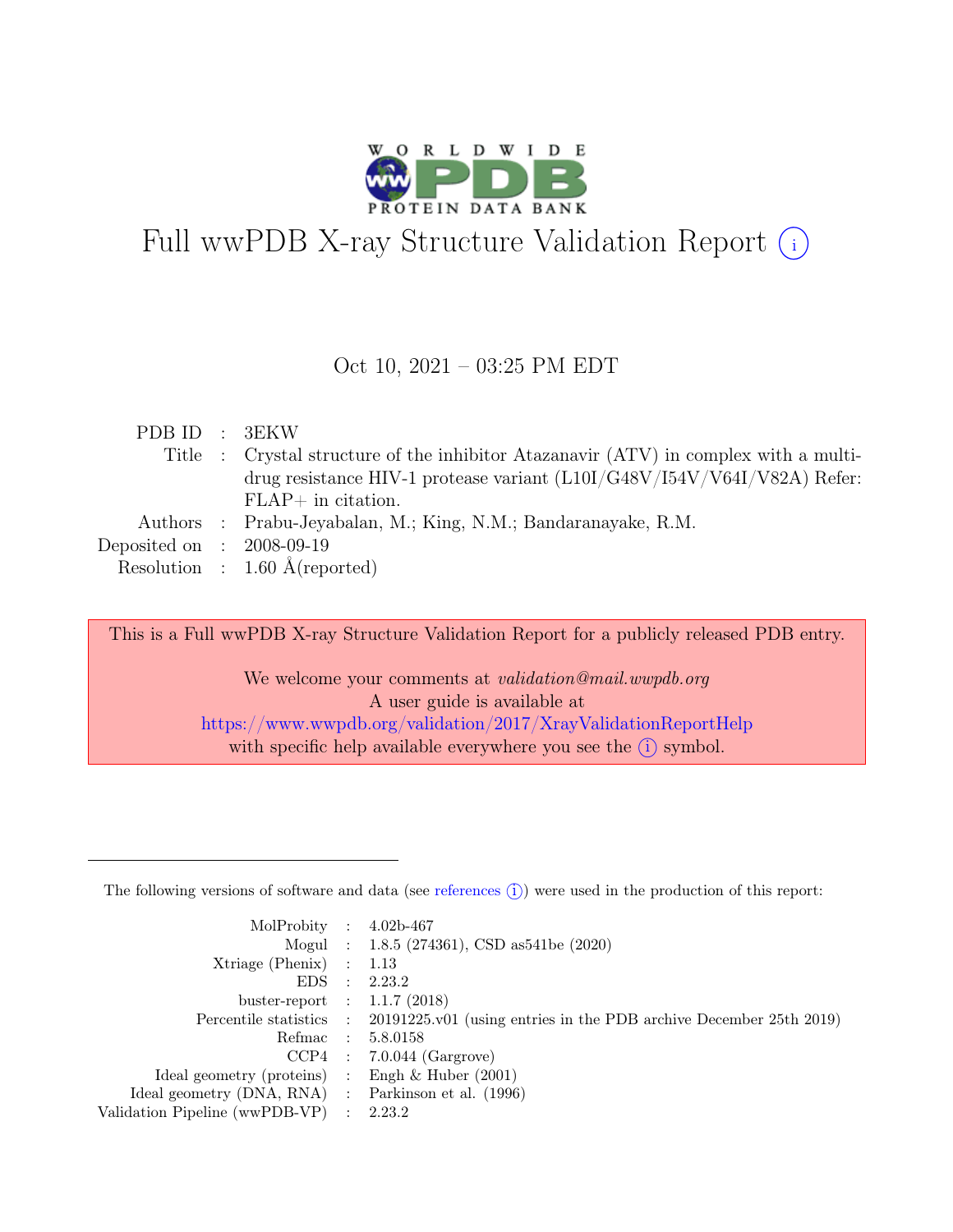# 1 Overall quality at a glance  $(i)$

The following experimental techniques were used to determine the structure: X-RAY DIFFRACTION

The reported resolution of this entry is 1.60 Å.

Percentile scores (ranging between 0-100) for global validation metrics of the entry are shown in the following graphic. The table shows the number of entries on which the scores are based.



| Metric                | Whole archive | Similar resolution                                   |
|-----------------------|---------------|------------------------------------------------------|
|                       | $(\#Entries)$ | $(\# \text{Entries}, \text{ resolution range}(\AA))$ |
| $R_{free}$            | 130704        | $3398(1.60-1.60)$                                    |
| Clashscore            | 141614        | $3665(1.60-1.60)$                                    |
| Ramachandran outliers | 138981        | $3564(1.60-1.60)$                                    |
| Sidechain outliers    | 138945        | $3563(1.60-1.60)$                                    |

The table below summarises the geometric issues observed across the polymeric chains and their fit to the electron density. The red, orange, yellow and green segments of the lower bar indicate the fraction of residues that contain outliers for  $>=$  3, 2, 1 and 0 types of geometric quality criteria respectively. A grey segment represents the fraction of residues that are not modelled. The numeric value for each fraction is indicated below the corresponding segment, with a dot representing fractions  $\epsilon = 5\%$ 

| Mol | $\mid$ Chain $\mid$ Length | Quality of chain |    |
|-----|----------------------------|------------------|----|
|     | 99                         | 93%              | 7% |
|     | 99                         | 93%              |    |

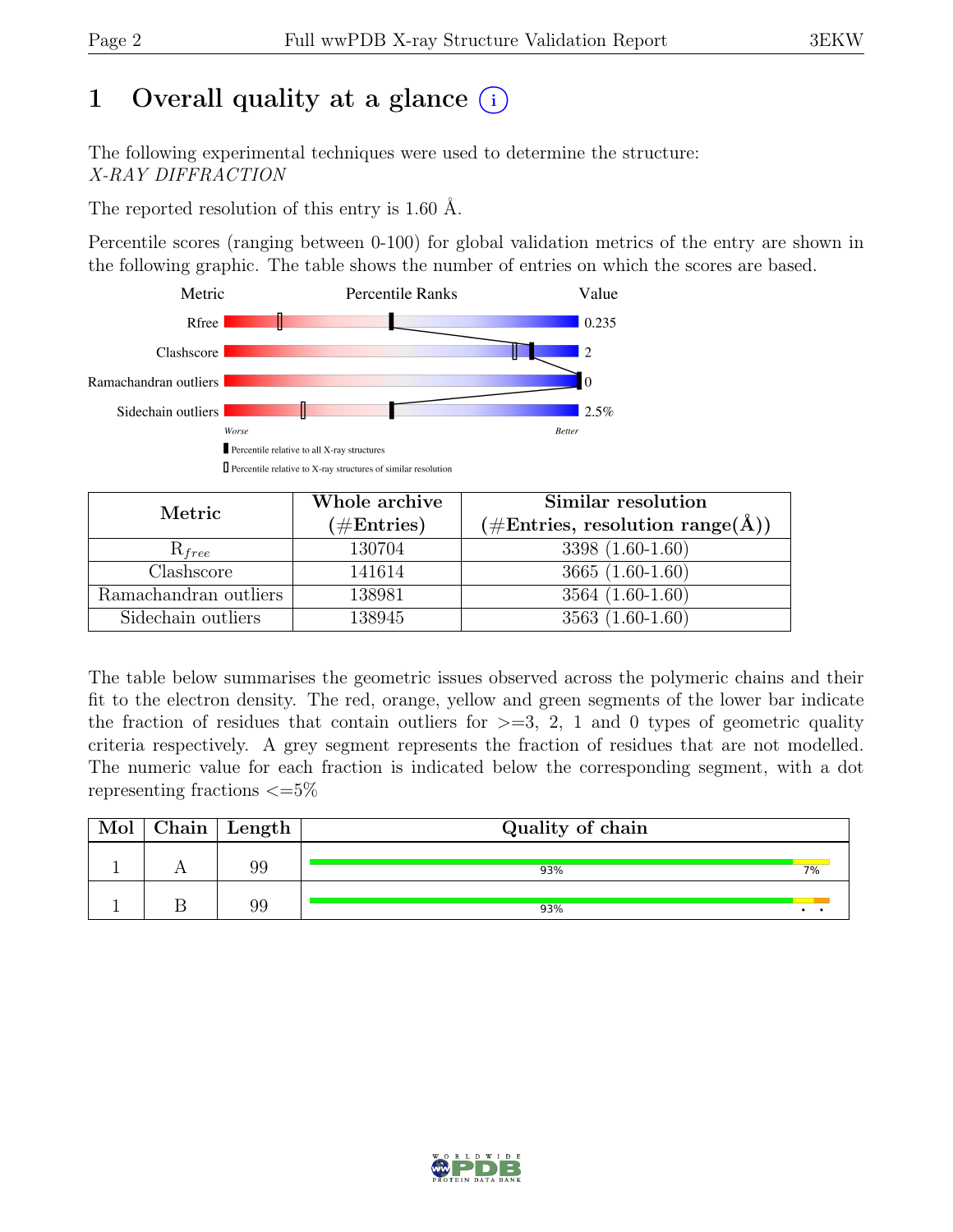# 2 Entry composition  $(i)$

There are 4 unique types of molecules in this entry. The entry contains 1773 atoms, of which 0 are hydrogens and 0 are deuteriums.

In the tables below, the ZeroOcc column contains the number of atoms modelled with zero occupancy, the AltConf column contains the number of residues with at least one atom in alternate conformation and the Trace column contains the number of residues modelled with at most 2 atoms.

| $\blacksquare$ Mol $\blacksquare$ |    | Chain   Residues | Atoms   |               |       |    |  | ZeroOcc   AltConf   Trace |  |
|-----------------------------------|----|------------------|---------|---------------|-------|----|--|---------------------------|--|
|                                   |    | 99               | Total C |               | -N    |    |  |                           |  |
|                                   |    | 806              |         | 522 136 143 5 |       |    |  |                           |  |
|                                   |    |                  | Total C |               | - N   |    |  |                           |  |
|                                   | 99 | 759              | 488.    | 130           | . 136 | -5 |  |                           |  |

• Molecule 1 is a protein called Protease.

| Chain        | Residue        | Modelled   | Actual     | Comment             | Reference         |
|--------------|----------------|------------|------------|---------------------|-------------------|
| A            |                | <b>LYS</b> | <b>GLN</b> | engineered mutation |                   |
| A            | 10             | ILE        | <b>LEU</b> | engineered mutation | <b>UNP P03369</b> |
| A            | 48             | VAL        | <b>GLY</b> | engineered mutation | <b>UNP P03369</b> |
| А            | 54             | VAL        | ILE        | engineered mutation | <b>UNP P03369</b> |
| $\mathsf{A}$ | 64             | ШE         | VAL        | engineered mutation | <b>UNP P03369</b> |
| A            | 82             | ALA        | <b>VAL</b> | engineered mutation | <b>UNP P03369</b> |
| B            | $\overline{7}$ | <b>LYS</b> | <b>GLN</b> | engineered mutation | <b>UNP P03369</b> |
| B            | 10             | ILE        | <b>LEU</b> | engineered mutation | <b>UNP P03369</b> |
| B            | 48             | VAL        | <b>GLY</b> | engineered mutation | <b>UNP P03369</b> |
| B            | 54             | VAL        | <b>ILE</b> | engineered mutation | <b>UNP P03369</b> |
| B            | 64             | <b>ILE</b> | <b>VAL</b> | engineered mutation | <b>UNP P03369</b> |
| В            | 82             | ALA        | VAL        | engineered mutation | <b>UNP P03369</b> |

There are 12 discrepancies between the modelled and reference sequences:

• Molecule 2 is PHOSPHATE ION (three-letter code: PO4) (formula:  $O_4P$ ).

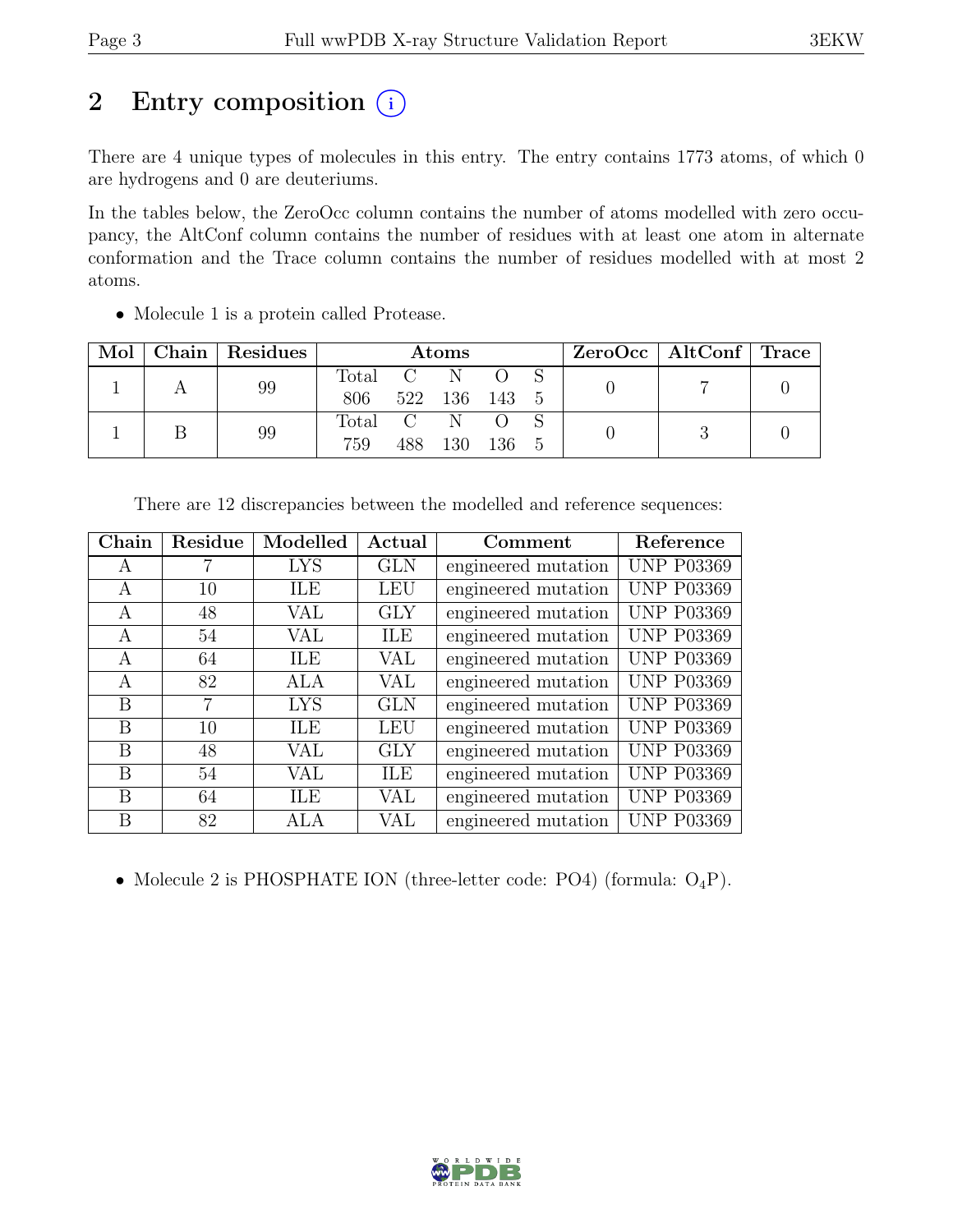

|  | Mol   Chain   Residues | <b>Atoms</b>            | ZeroOcc   AltConf |
|--|------------------------|-------------------------|-------------------|
|  |                        | Total O P               |                   |
|  |                        | Total O P               |                   |
|  |                        | Total O<br>$\mathbf{P}$ |                   |

• Molecule 3 is (3S,8S,9S,12S)-3,12-BIS(1,1-DIMETHYLETHYL)-8-HYDROXY-4,11-DIOXO -9-(PHENYLMETHYL)-6-[[4-(2-PYRIDINYL)PHENYL]METHYL]-2,5, 6,10,13-PENTAA ZATETRADECANEDIOIC ACID DIMETHYL ESTER (three-letter code: DR7) (formula:  $C_{38}H_{52}N_6O_7$ ).



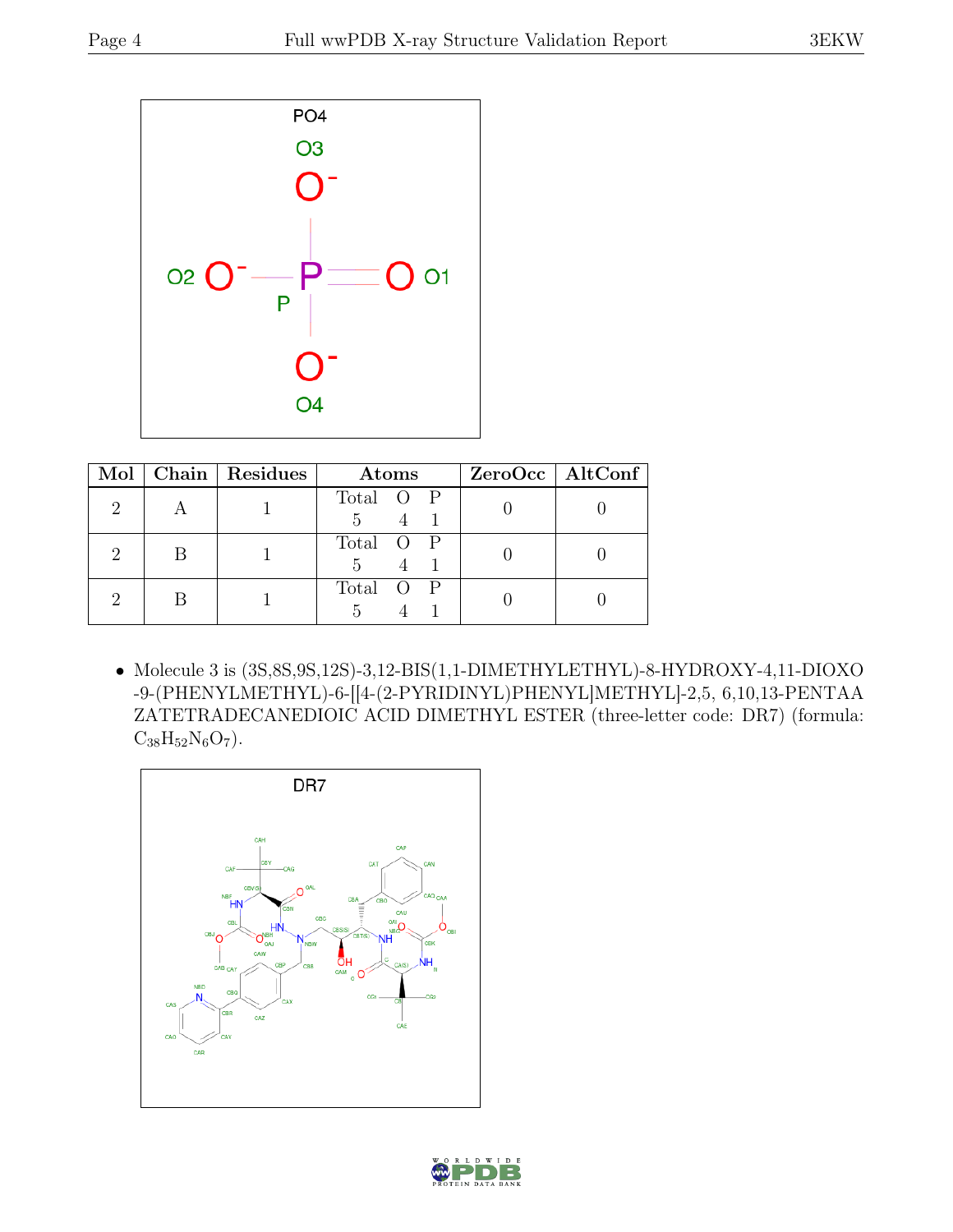|  | Mol   Chain   Residues |             | Atoms |  | $ZeroOcc \mid AltConf$ |  |
|--|------------------------|-------------|-------|--|------------------------|--|
|  |                        | Total C N O | 38    |  |                        |  |

 $\bullet\,$  Molecule 4 is water.

|  | Mol   Chain   Residues | Atoms            | $ZeroOcc \   \$ AltConf |
|--|------------------------|------------------|-------------------------|
|  | 75                     | Total O<br>75 75 |                         |
|  | 67                     | Total O<br>67    |                         |

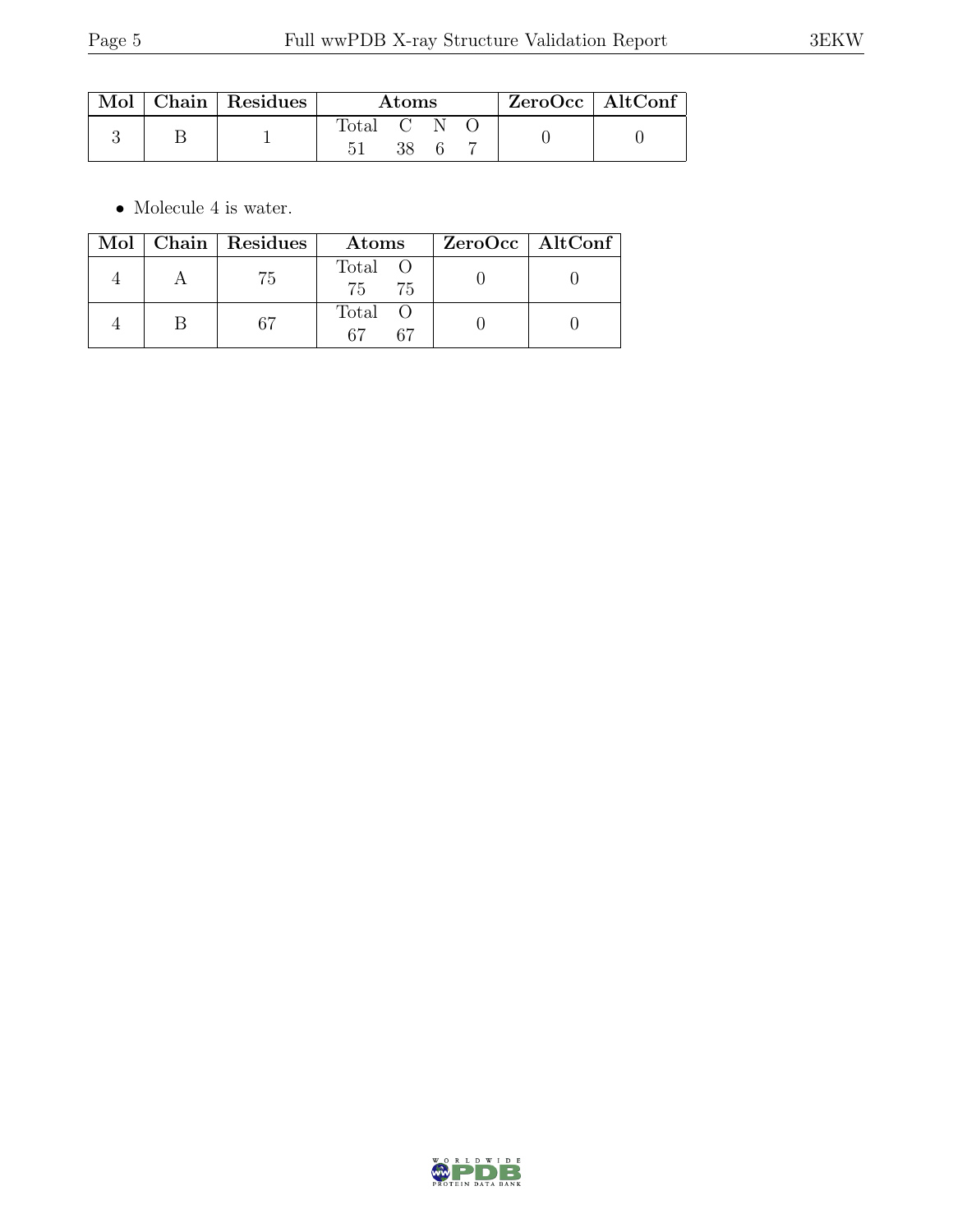# 3 Residue-property plots  $(i)$

These plots are drawn for all protein, RNA, DNA and oligosaccharide chains in the entry. The first graphic for a chain summarises the proportions of the various outlier classes displayed in the second graphic. The second graphic shows the sequence view annotated by issues in geometry. Residues are color-coded according to the number of geometric quality criteria for which they contain at least one outlier: green  $= 0$ , yellow  $= 1$ , orange  $= 2$  and red  $= 3$  or more. Stretches of 2 or more consecutive residues without any outlier are shown as a green connector. Residues present in the sample, but not in the model, are shown in grey.

• Molecule 1: Protease



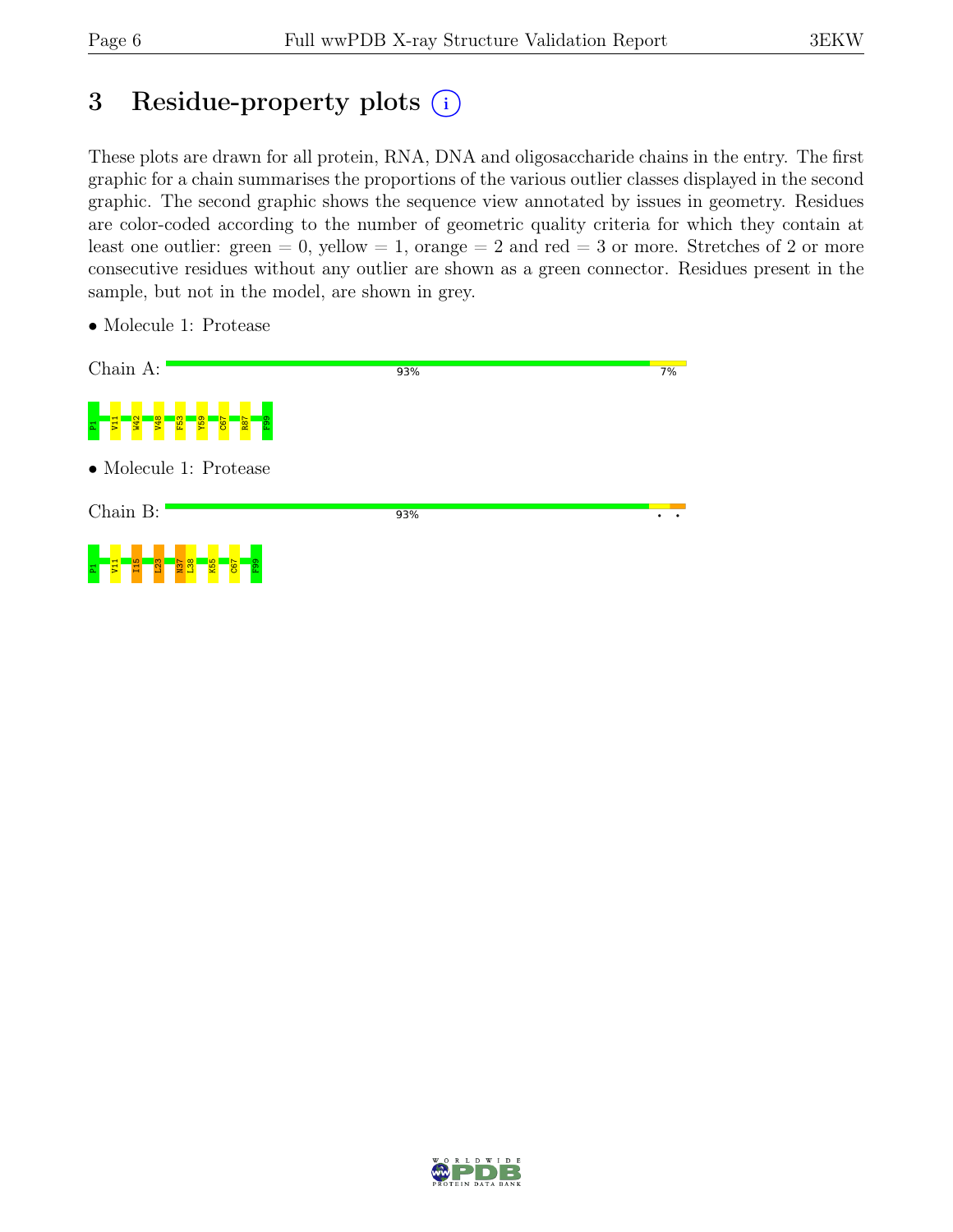# 4 Data and refinement statistics  $(i)$

| Property                                                             | Value                                                | <b>Source</b> |
|----------------------------------------------------------------------|------------------------------------------------------|---------------|
| $\overline{\text{Space}}$ group                                      | P 21 21 21                                           | Depositor     |
| Cell constants                                                       | $58.48\text{\AA}$<br>$51.24\text{\AA}$<br>$61.33\AA$ |               |
| a, b, c, $\alpha$ , $\beta$ , $\gamma$                               | $90.00^\circ$<br>$90.00^\circ$<br>$90.00^\circ$      | Depositor     |
| Resolution $(A)$                                                     | 42.33<br>$-1.60$                                     | Depositor     |
|                                                                      | 18.58<br>$-1.60$                                     | <b>EDS</b>    |
| % Data completeness                                                  | $96.6(42.33-1.60)$                                   | Depositor     |
| (in resolution range)                                                | $96.6$ $(18.58-1.60)$                                | <b>EDS</b>    |
| $\mathrm{R}_{merge}$                                                 | 0.03                                                 | Depositor     |
| $\mathrm{R}_{sym}$                                                   | (Not available)                                      | Depositor     |
| $\langle I/\sigma(I) \rangle$ <sup>1</sup>                           | $\overline{3.18}$ (at 1.60Å)                         | Xtriage       |
| Refinement program                                                   | <b>REFMAC 5.2.0005</b>                               | Depositor     |
| $R, R_{free}$                                                        | $\overline{0.187}$ ,<br>0.223                        | Depositor     |
|                                                                      | 0.198<br>0.235<br>$\ddot{\phantom{a}}$               | DCC           |
| $R_{free}$ test set                                                  | 1236 reflections $(5.12\%)$                          | wwPDB-VP      |
| Wilson B-factor $(A^2)$                                              | 21.5                                                 | Xtriage       |
| Anisotropy                                                           | 0.503                                                | Xtriage       |
| Bulk solvent $k_{sol}(e/\mathring{A}^3)$ , $B_{sol}(\mathring{A}^2)$ | $0.39$ , $45.2\,$                                    | <b>EDS</b>    |
| $\overline{\text{L-test}}$ for twinning <sup>2</sup>                 | $< L >$ = 0.50, $< L2$ > = 0.33                      | Xtriage       |
| Estimated twinning fraction                                          | $0.017$ for $-h, l, k$                               | Xtriage       |
| $F_o, F_c$ correlation                                               | 0.95                                                 | <b>EDS</b>    |
| Total number of atoms                                                | 1773                                                 | wwPDB-VP      |
| Average B, all atoms $(A^2)$                                         | 23.0                                                 | wwPDB-VP      |

Xtriage's analysis on translational NCS is as follows: The largest off-origin peak in the Patterson function is 10.33% of the height of the origin peak. No significant pseudotranslation is detected.

<sup>&</sup>lt;sup>2</sup>Theoretical values of  $\langle |L| \rangle$ ,  $\langle L^2 \rangle$  for acentric reflections are 0.5, 0.333 respectively for untwinned datasets, and 0.375, 0.2 for perfectly twinned datasets.



<span id="page-6-1"></span><span id="page-6-0"></span><sup>1</sup> Intensities estimated from amplitudes.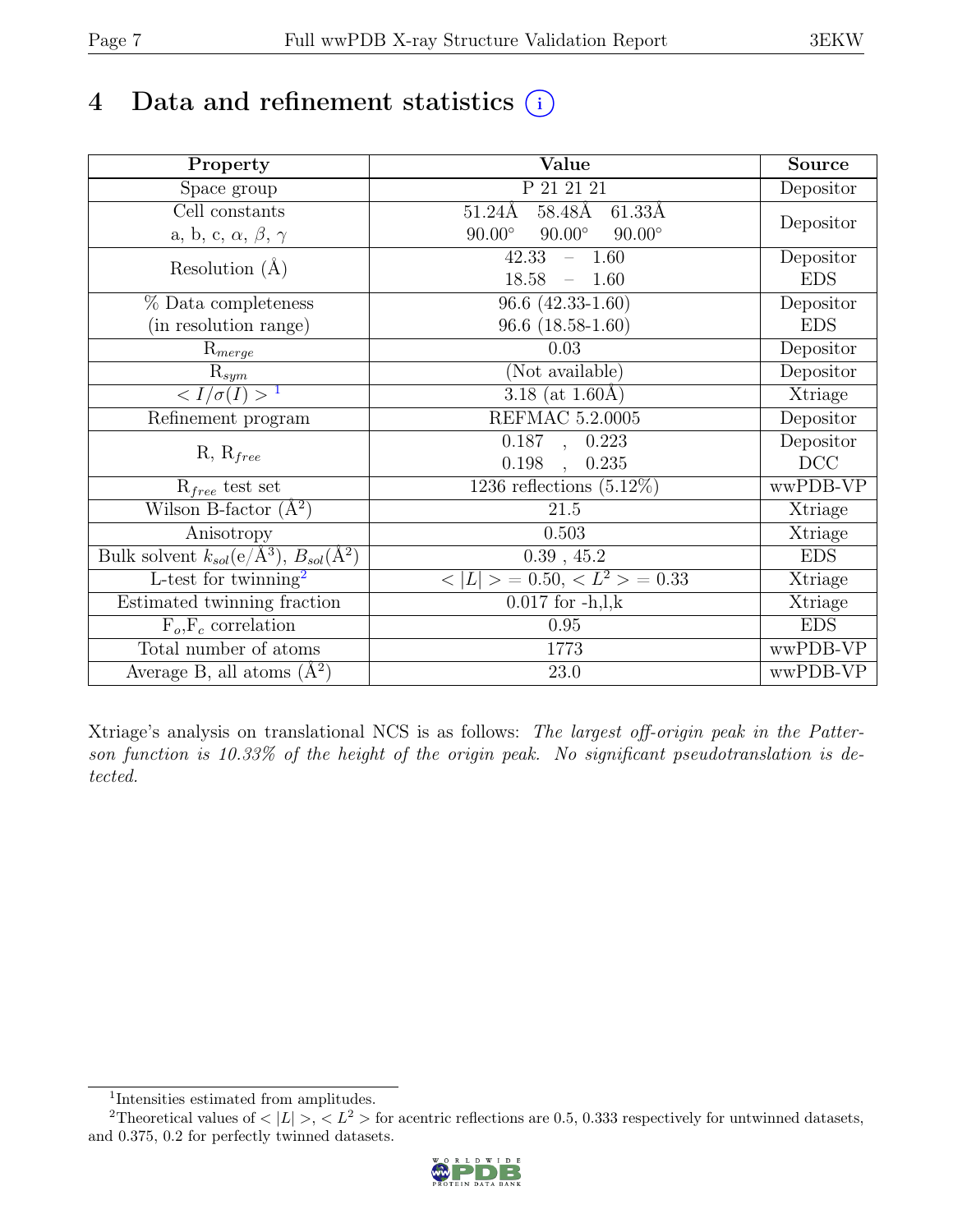# 5 Model quality  $(i)$

## 5.1 Standard geometry  $(i)$

Bond lengths and bond angles in the following residue types are not validated in this section: PO4, DR7

The Z score for a bond length (or angle) is the number of standard deviations the observed value is removed from the expected value. A bond length (or angle) with  $|Z| > 5$  is considered an outlier worth inspection. RMSZ is the root-mean-square of all Z scores of the bond lengths (or angles).

| Mol  | Chain |      | Bond lengths | Bond angles |                    |  |
|------|-------|------|--------------|-------------|--------------------|--|
|      |       | RMSZ | $\# Z  > 5$  | RMSZ        | $\# Z  > 5$        |  |
|      |       | 0.33 | 0/822        | 0.68        | $1/1120(0.1\%)$    |  |
|      | B     | 0.34 | 0/773        | 0.67        | $1/1051$ $(0.1\%)$ |  |
| A 11 | All   | 0.33 | 0/1595       | 0.68        | $2/2171(0.1\%)$    |  |

There are no bond length outliers.

All (2) bond angle outliers are listed below:

| $\vert$ Mol $\vert$ Chain $\vert$ Res $\vert$ Type |     | Atoms                    |       | Observed( $^{\circ}$ )   Ideal( $^{\circ}$ ) |        |
|----------------------------------------------------|-----|--------------------------|-------|----------------------------------------------|--------|
|                                                    |     | ARG   NE-CZ-NH1   $5.76$ |       | 123.18                                       | 120.30 |
|                                                    | LEU | CA-CB-CG                 | -5.21 | 127.28                                       | 115.30 |

There are no chirality outliers.

There are no planarity outliers.

### 5.2 Too-close contacts  $(i)$

In the following table, the Non-H and H(model) columns list the number of non-hydrogen atoms and hydrogen atoms in the chain respectively. The H(added) column lists the number of hydrogen atoms added and optimized by MolProbity. The Clashes column lists the number of clashes within the asymmetric unit, whereas Symm-Clashes lists symmetry-related clashes.

|  |     |     | Mol   Chain   Non-H   H(model)   H(added)   Clashes   Symm-Clashes |
|--|-----|-----|--------------------------------------------------------------------|
|  | 806 | 829 |                                                                    |
|  | 759 | 779 |                                                                    |
|  |     |     |                                                                    |
|  |     |     |                                                                    |
|  |     | 52  |                                                                    |
|  | 75  |     |                                                                    |
|  |     |     |                                                                    |

Continued on next page...

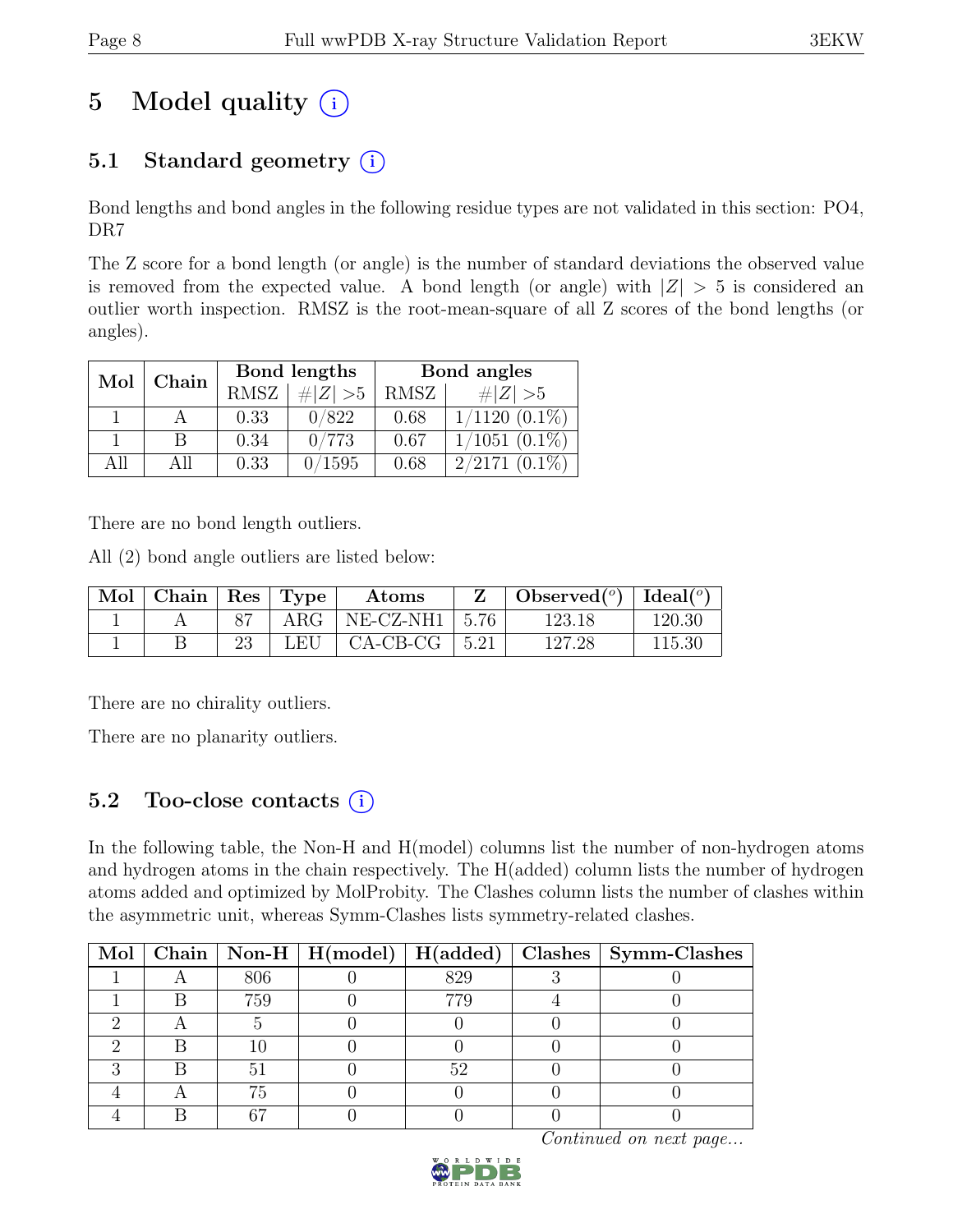Continued from previous page...

|  |  |      | Mol   Chain   Non-H   H(model)   H(added)   Clashes   Symm-Clashes |
|--|--|------|--------------------------------------------------------------------|
|  |  | 1660 |                                                                    |

The all-atom clashscore is defined as the number of clashes found per 1000 atoms (including hydrogen atoms). The all-atom clashscore for this structure is 2.

All (7) close contacts within the same asymmetric unit are listed below, sorted by their clash magnitude.

| Atom-1                      | Atom-2           | Interatomic<br>distance $(\AA)$ | Clash<br>overlap |
|-----------------------------|------------------|---------------------------------|------------------|
| 1:A:48:VAL:HG22             | 1: A:53: PHE:CE2 | 2.29                            | 0.67             |
| 1:B:15:ILE:HD11             | 1:B:38:LEU:CD2   | 2.44                            | 0.48             |
| 1:B:11:VAL:HB               | 1:B:67[A]:CYS:SG | 2.53                            | 0.48             |
| 1:A:42:TRP:HB3              | 1: A:59:TYR:CE2  | 2.53                            | 0.44             |
| 1:B:15:ILE:HD13             | 1: B:15: ILE:C   | 2.39                            | 0.41             |
| 1:B:37:ASN:H <sub>D22</sub> | 1:B:37:ASN:HA    | 1.63                            | 0.41             |
| 1:A:11:VAL:HB               | 1: A:67: CYS:SG  | 2.61                            | 0.40             |

There are no symmetry-related clashes.

### 5.3 Torsion angles  $(i)$

#### 5.3.1 Protein backbone (i)

In the following table, the Percentiles column shows the percent Ramachandran outliers of the chain as a percentile score with respect to all X-ray entries followed by that with respect to entries of similar resolution.

The Analysed column shows the number of residues for which the backbone conformation was analysed, and the total number of residues.

| Mol | Chain | Analysed           | Favoured     | Allowed  | Outliers   Percentiles |         |               |
|-----|-------|--------------------|--------------|----------|------------------------|---------|---------------|
|     |       | $104/99$ $(105\%)$ | $104(100\%)$ |          |                        | 100 100 |               |
|     |       | $100/99(101\%)$    | 97(97%)      | 3(3%)    |                        |         | $100$   $100$ |
| All | All   | $204/198$ (103\%)  | $201(98\%)$  | $3(2\%)$ |                        | 100     | 100           |

There are no Ramachandran outliers to report.

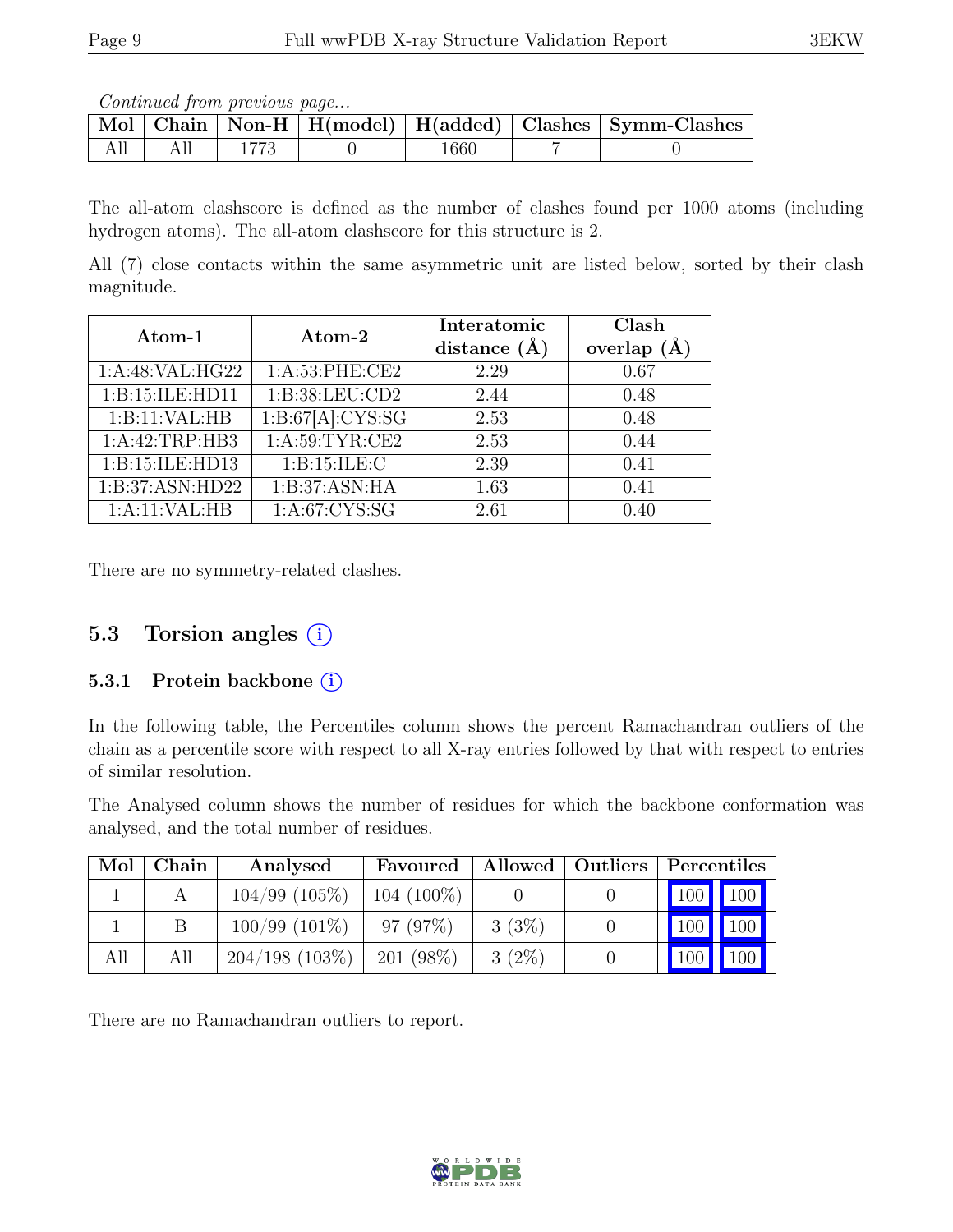#### 5.3.2 Protein sidechains  $(i)$

In the following table, the Percentiles column shows the percent sidechain outliers of the chain as a percentile score with respect to all X-ray entries followed by that with respect to entries of similar resolution.

The Analysed column shows the number of residues for which the sidechain conformation was analysed, and the total number of residues.

| Mol | Chain | Analysed          | Rotameric   Outliers |          | Percentiles     |            |
|-----|-------|-------------------|----------------------|----------|-----------------|------------|
|     |       | $87/83$ (105\%)   | 87 (100\%)           |          | 100 100         |            |
|     |       | $80/83$ (96\%)    | 76 $(95\%)$          | $4(5\%)$ | 24 <sub>1</sub> | $\sqrt{6}$ |
| All | All   | $167/166$ (101\%) | 163 (98%)            | $4(2\%)$ | 47              | 24         |

All (4) residues with a non-rotameric sidechain are listed below:

| Mol | Chain | Res | <b>Type</b> |
|-----|-------|-----|-------------|
|     |       | 15  | ШE          |
|     |       | 23  | LEU         |
|     |       | 37  | <b>ASN</b>  |
|     |       | 55  | LYS         |

Sometimes sidechains can be flipped to improve hydrogen bonding and reduce clashes. All (2) such sidechains are listed below:

| Mol | Chain | Res | Type |
|-----|-------|-----|------|
|     |       |     | GLN  |
|     |       |     |      |

#### 5.3.3 RNA  $(i)$

There are no RNA molecules in this entry.

#### 5.4 Non-standard residues in protein, DNA, RNA chains  $(i)$

There are no non-standard protein/DNA/RNA residues in this entry.

#### 5.5 Carbohydrates  $(i)$

There are no monosaccharides in this entry.

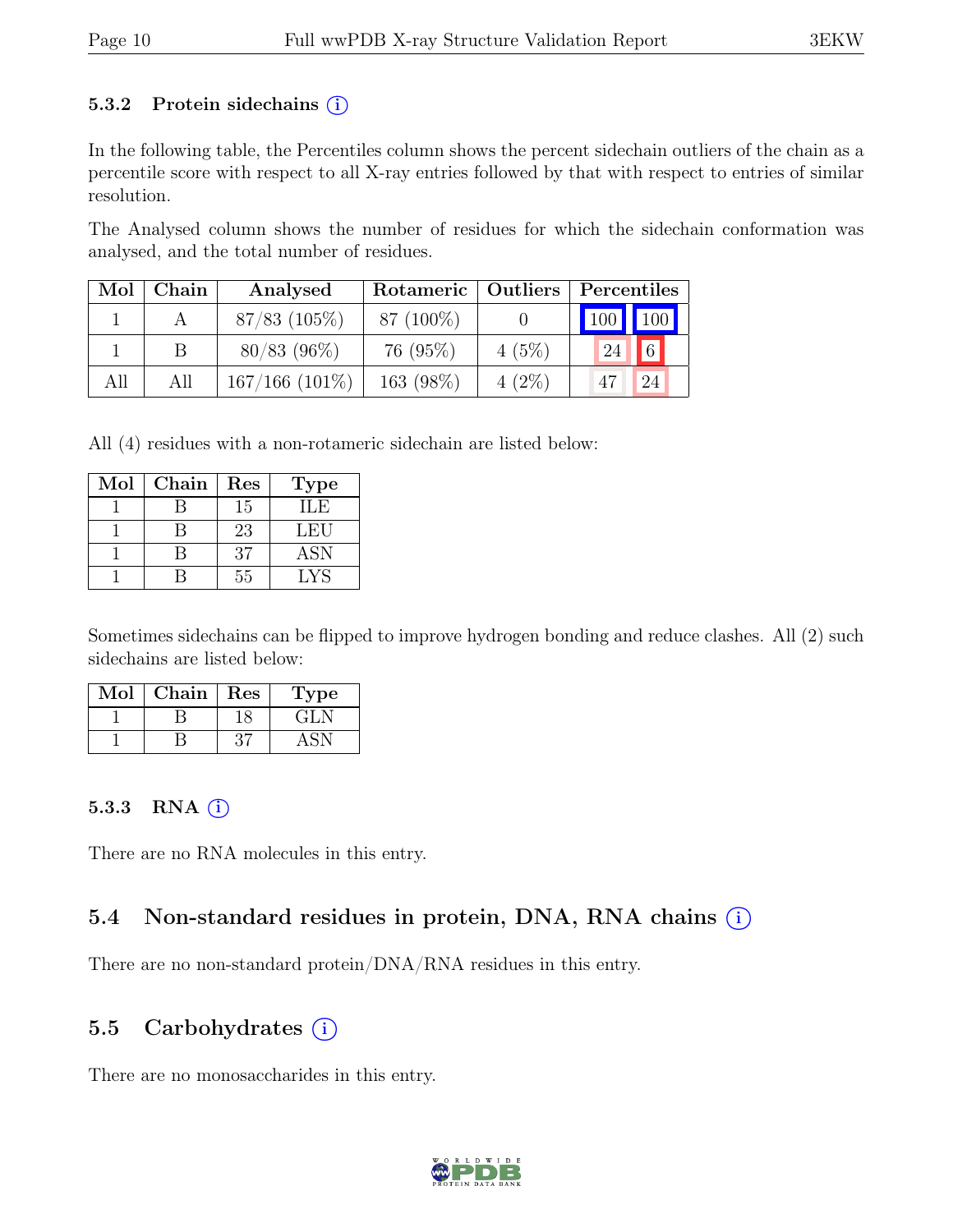### 5.6 Ligand geometry  $(i)$

4 ligands are modelled in this entry.

In the following table, the Counts columns list the number of bonds (or angles) for which Mogul statistics could be retrieved, the number of bonds (or angles) that are observed in the model and the number of bonds (or angles) that are defined in the Chemical Component Dictionary. The Link column lists molecule types, if any, to which the group is linked. The Z score for a bond length (or angle) is the number of standard deviations the observed value is removed from the expected value. A bond length (or angle) with  $|Z| > 2$  is considered an outlier worth inspection. RMSZ is the root-mean-square of all Z scores of the bond lengths (or angles).

| Mol            |                 | Chain | Res     | Link                     |          | Bond lengths |           |          | Bond angles |             |
|----------------|-----------------|-------|---------|--------------------------|----------|--------------|-----------|----------|-------------|-------------|
|                | <b>Type</b>     |       |         |                          | Counts   | <b>RMSZ</b>  | Z >2<br># | Counts   | <b>RMSZ</b> | # <br> Z >2 |
| 3              | DR7             | Β     | $100\,$ | $\overline{\phantom{a}}$ | 52,53,53 | 2.55         | 9(17%)    | 71,74,74 | 1.66        | 16(22%)     |
| $\overline{2}$ | PO <sub>4</sub> | Β     | 503     | $\qquad \qquad -$        | 4.4.4    | 0.87         |           | 6,6,6    | 0.49        |             |
| $\overline{2}$ | PO <sub>4</sub> | А     | 505     | $\overline{\phantom{0}}$ | 4,4,4    | 0.91         |           | 6,6,6    | 0.43        |             |
| $\overline{2}$ | PO4             | Β     | 502     | $\qquad \qquad$          | 4,4,4    | 0.90         |           | 6,6,6    | 0.50        |             |

In the following table, the Chirals column lists the number of chiral outliers, the number of chiral centers analysed, the number of these observed in the model and the number defined in the Chemical Component Dictionary. Similar counts are reported in the Torsion and Rings columns. '-' means no outliers of that kind were identified.

|     |     |   | Mol   Type   Chain   Res   Link   Chirals | <b>Torsions</b>         | Rings |
|-----|-----|---|-------------------------------------------|-------------------------|-------|
| DR7 | 100 | - |                                           | $12/60/60/60$   0/3/3/3 |       |

| Mol | Chain | Res | Type | Atoms          | Z        | Observed $(A)$ | $Ideal(\AA)$ |
|-----|-------|-----|------|----------------|----------|----------------|--------------|
| 3   | Β     | 100 | DR7  | CAZ-CAX        | $-10.01$ | 1.20           | 1.38         |
| 3   | Β     | 100 | DR7  | NBH-NBW        | $-7.10$  | 1.33           | 1.41         |
| 3   | Β     | 100 | DR7  | <b>OBI-CBK</b> | 6.16     | 1.45           | 1.34         |
| 3   | Β     | 100 | DR7  | OBJ-CBL        | 5.94     | 1.44           | 1.34         |
| 3   | Β     | 100 | DR7  | CAZ-CBQ        | $-5.69$  | 1.27           | 1.39         |
| 3   | В     | 100 | DR7  | CAX-CBP        | $-5.51$  | 1.27           | 1.38         |
| 3   | Β     | 100 | DR7  | CAY-CAW        | $-3.73$  | 1.32           | 1.38         |
| 3   | В     | 100 | DR7  | CAW-CBP        | $-2.53$  | 1.33           | 1.38         |
| 3   | В     | 100 | DR7  | CAY-CBQ        | $-2.41$  | 1.34           | 1.39         |

All (9) bond length outliers are listed below:

All (16) bond angle outliers are listed below:

| Mol | $\vert$ Chain $\vert$ Res $\vert$ Type |                 |     | Atoms                            | Observed <sup>(<math>^o</math>)</sup> [deal( $^o$ ) |        |
|-----|----------------------------------------|-----------------|-----|----------------------------------|-----------------------------------------------------|--------|
|     |                                        | 00 <sup>°</sup> | DR7 | $\vert$ CBB-NBW-NBH $\vert$ 4.48 | 115.06                                              | 109.69 |

Continued on next page...

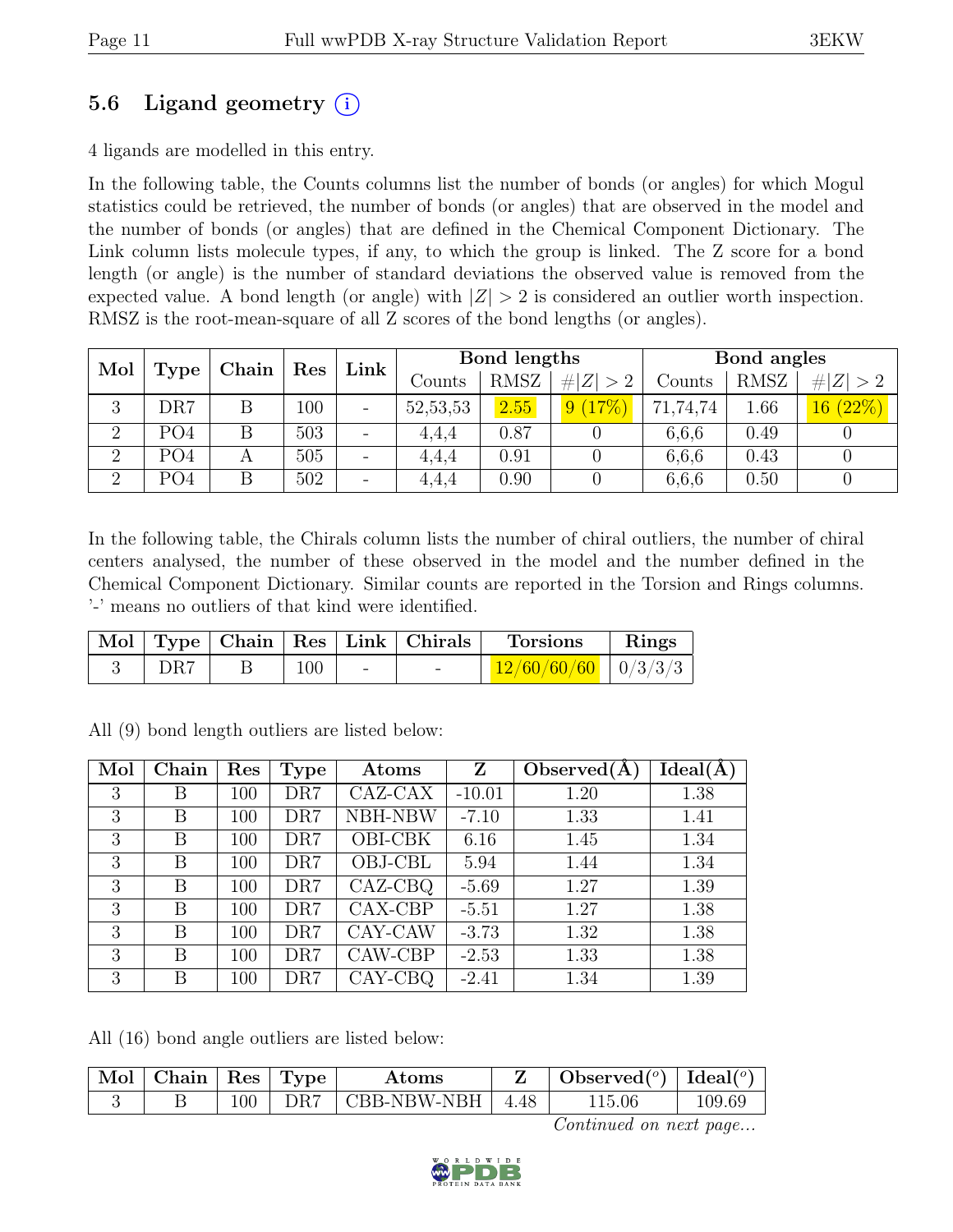|--|

| Mol | Chain | Res | <b>Type</b>     | Atoms         | Z       | Observed $(°)$ | Ideal(°) |
|-----|-------|-----|-----------------|---------------|---------|----------------|----------|
| 3   | B     | 100 | DR7             | CAA-OBI-CBK   | 4.02    | 120.40         | 115.66   |
| 3   | B     | 100 | DR7             | CBB-CBP-CAW   | $-3.45$ | 114.28         | 120.77   |
| 3   | B     | 100 | DR7             | CBB-CBP-CAX   | 3.30    | 126.97         | 120.77   |
| 3   | B     | 100 | DR <sub>7</sub> | CAY-CBQ-CBR   | $-3.11$ | 116.37         | 121.28   |
| 3   | B     | 100 | DR7             | OBI-CBK-OAI   | $-3.09$ | 120.04         | 124.58   |
| 3   | B     | 100 | DR <sub>7</sub> | $CB-CA-C$     | 3.01    | 115.63         | 112.81   |
| 3   | B     | 100 | DR <sub>7</sub> | CAS-NBD-CBR   | 2.96    | 121.38         | 117.23   |
| 3   | B     | 100 | DR7             | $CB$ -CA- $N$ | $-2.67$ | 108.49         | 111.84   |
| 3   | B     | 100 | DR <sub>7</sub> | CBA-CBT-NBG   | $-2.67$ | 106.18         | 110.07   |
| 3   | B     | 100 | DR <sub>7</sub> | CAZ-CBQ-CBR   | 2.64    | 125.45         | 121.28   |
| 3   | B     | 100 | DR7             | $CG2-CB-CA$   | 2.53    | 114.82         | 109.70   |
| 3   | B     | 100 | DR7             | CBP-CBB-NBW   | 2.47    | 116.93         | 112.56   |
| 3   | B     | 100 | DR7             | CBY-CBV-CBN   | 2.37    | 115.03         | 112.81   |
| 3   | B     | 100 | DR <sub>7</sub> | OBJ-CBL-OAJ   | $-2.11$ | 121.49         | 124.58   |
| 3   | B     | 100 | DR7             | CAG-CBY-CBV   | 2.03    | 113.81         | 109.70   |

Continued from previous page...

There are no chirality outliers.

| Mol | Chain | Res | <b>Type</b> | Atoms           |
|-----|-------|-----|-------------|-----------------|
| 3   | В     | 100 | DR7         | NBG-C-CA-N      |
| 3   | В     | 100 | DR7         | CBN-NBH-NBW-CBB |
| 3   | В     | 100 | DR7         | CBP-CBB-NBW-CBC |
| 3   | В     | 100 | DR7         | CBP-CBB-NBW-NBH |
| 3   | B     | 100 | DR7         | OAL-CBN-CBV-CBY |
| 3   | В     | 100 | DR7         | $O-C-CA-N$      |
| 3   | В     | 100 | DR7         | CBN-NBH-NBW-CBC |
| 3   | B     | 100 | DR7         | NBH-CBN-CBV-NBF |
| 3   | В     | 100 | DR7         | OAL-CBN-CBV-NBF |
| 3   | В     | 100 | DR7         | $O-C-CA-CB$     |
| 3   | В     | 100 | DR7         | NBH-CBN-CBV-CBY |
| 3   | В     | 100 | DR7         | NBG-C-CA-CB     |

All (12) torsion outliers are listed below:

There are no ring outliers.

No monomer is involved in short contacts.

The following is a two-dimensional graphical depiction of Mogul quality analysis of bond lengths, bond angles, torsion angles, and ring geometry for all instances of the Ligand of Interest. In addition, ligands with molecular weight > 250 and outliers as shown on the validation Tables will also be included. For torsion angles, if less then 5% of the Mogul distribution of torsion angles is within 10 degrees of the torsion angle in question, then that torsion angle is considered an outlier. Any bond that is central to one or more torsion angles identified as an outlier by Mogul will be

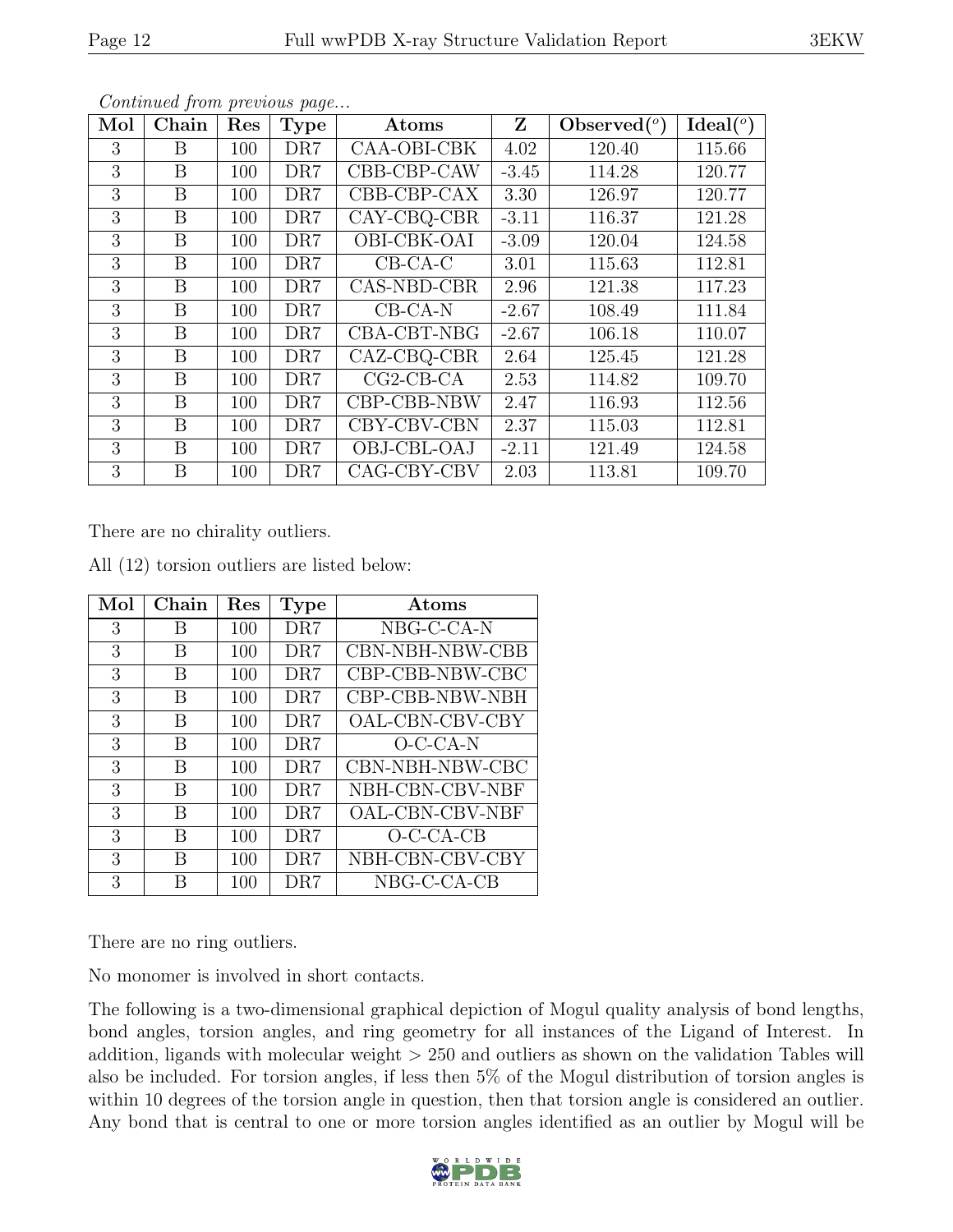highlighted in the graph. For rings, the root-mean-square deviation (RMSD) between the ring in question and similar rings identified by Mogul is calculated over all ring torsion angles. If the average RMSD is greater than 60 degrees and the minimal RMSD between the ring in question and any Mogul-identified rings is also greater than 60 degrees, then that ring is considered an outlier. The outliers are highlighted in purple. The color gray indicates Mogul did not find sufficient equivalents in the CSD to analyse the geometry.



#### 5.7 Other polymers  $(i)$

There are no such residues in this entry.

### 5.8 Polymer linkage issues  $(i)$

There are no chain breaks in this entry.

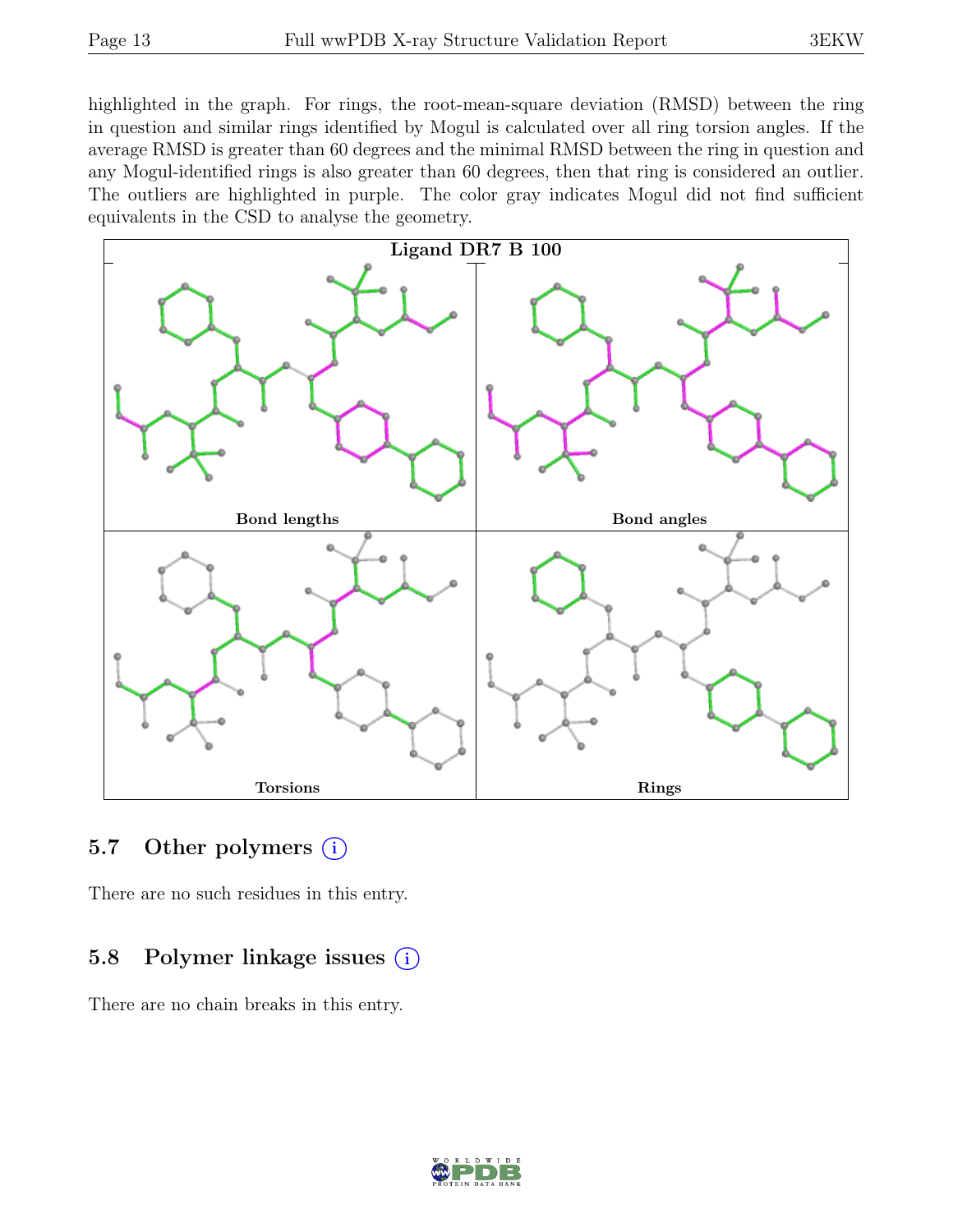# 6 Fit of model and data  $(i)$

## 6.1 Protein, DNA and RNA chains  $(i)$

Unable to reproduce the depositors R factor - this section is therefore empty.

### 6.2 Non-standard residues in protein, DNA, RNA chains (i)

Unable to reproduce the depositors R factor - this section is therefore empty.

### 6.3 Carbohydrates  $(i)$

Unable to reproduce the depositors R factor - this section is therefore empty.

## 6.4 Ligands  $(i)$

Unable to reproduce the depositors R factor - this section is therefore empty.

The following is a graphical depiction of the model fit to experimental electron density of all instances of the Ligand of Interest. In addition, ligands with molecular weight > 250 and outliers as shown on the geometry validation Tables will also be included. Each fit is shown from different orientation to approximate a three-dimensional view.